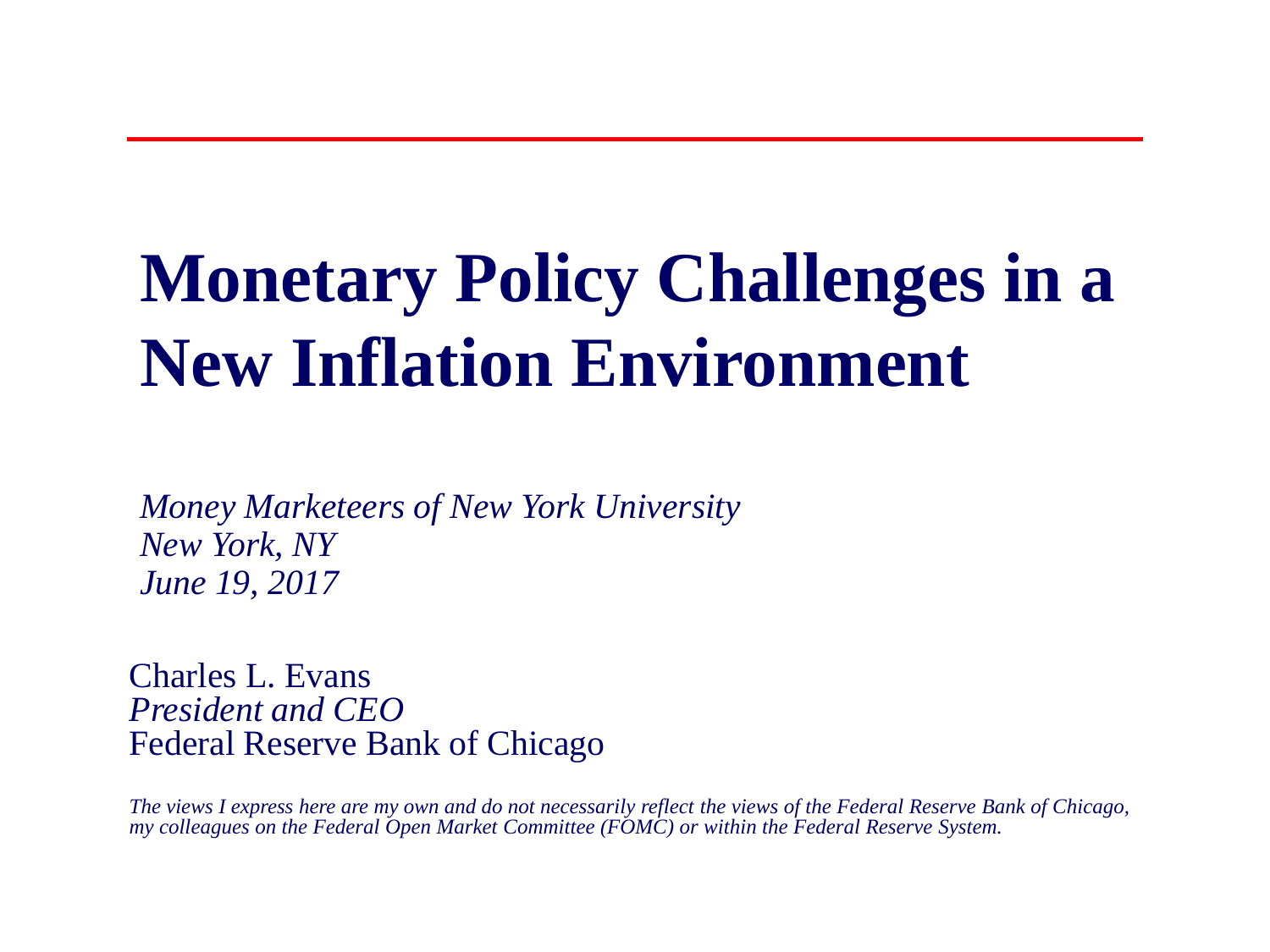### Outcome-Based Monetary Policy

- **Lesson 1: Outcome-based policies are especially critical during crises and indispensable at the ZLB**
- Lesson 2: Symmetric inflation target is a challenging **objective for conservative central bankers**
- Lesson 3: Risk-management against ZLB likely a key **best-practice consideration for some time**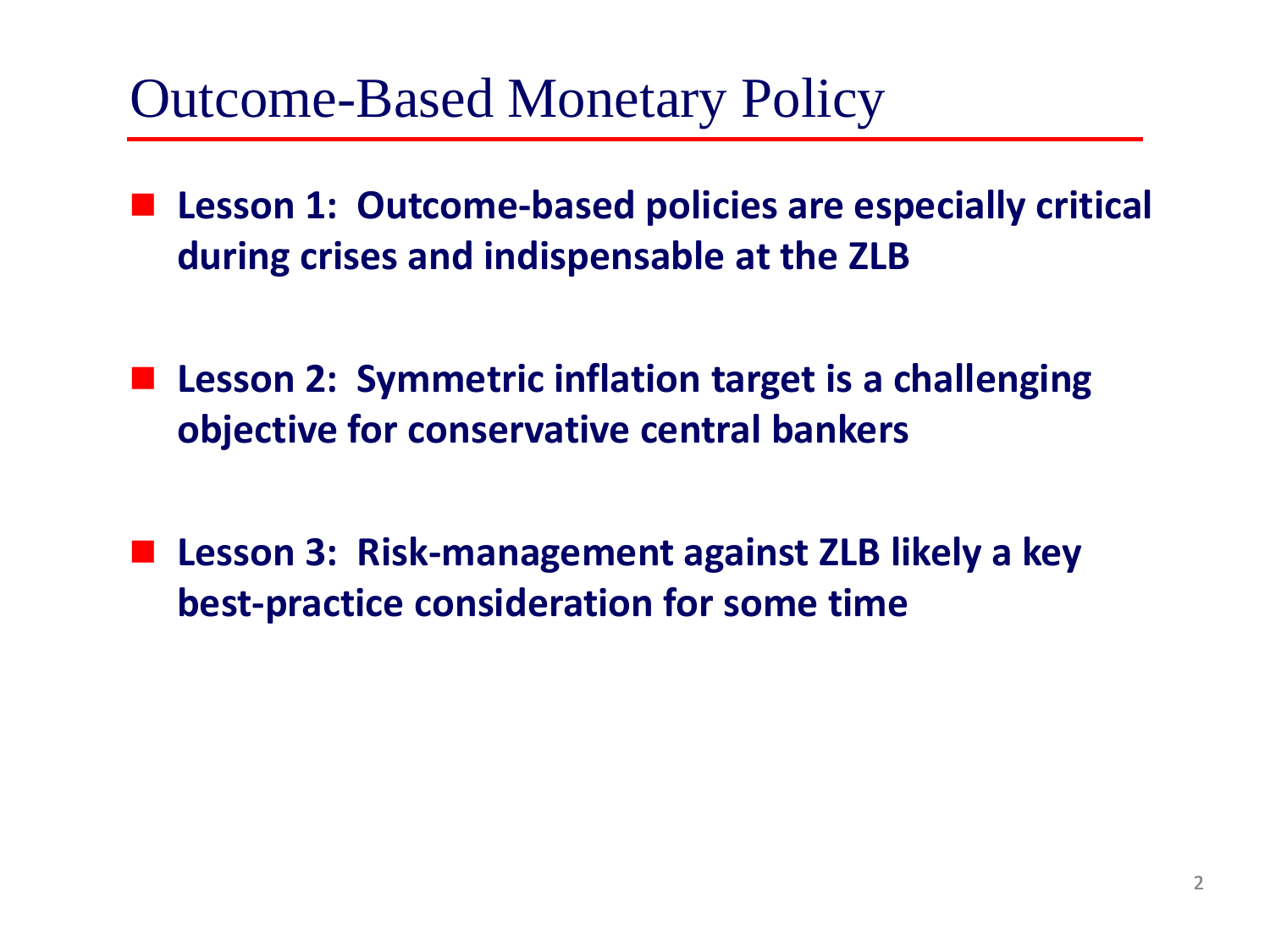Lesson 1: Outcome-based policies especially critical during crises, indispensable at the ZLB

*Do whatever it takes* **mentality**

■ 2012: Explicit linkage to economic outcomes

- **Open ended QE3: Continue purchases until substantial improvement in labor market**
- **Threshold forward guidance: Funds rate at ZLB as long as unemployment rate above 6-1/2 percent and inflation no higher than 2-1/2 percent**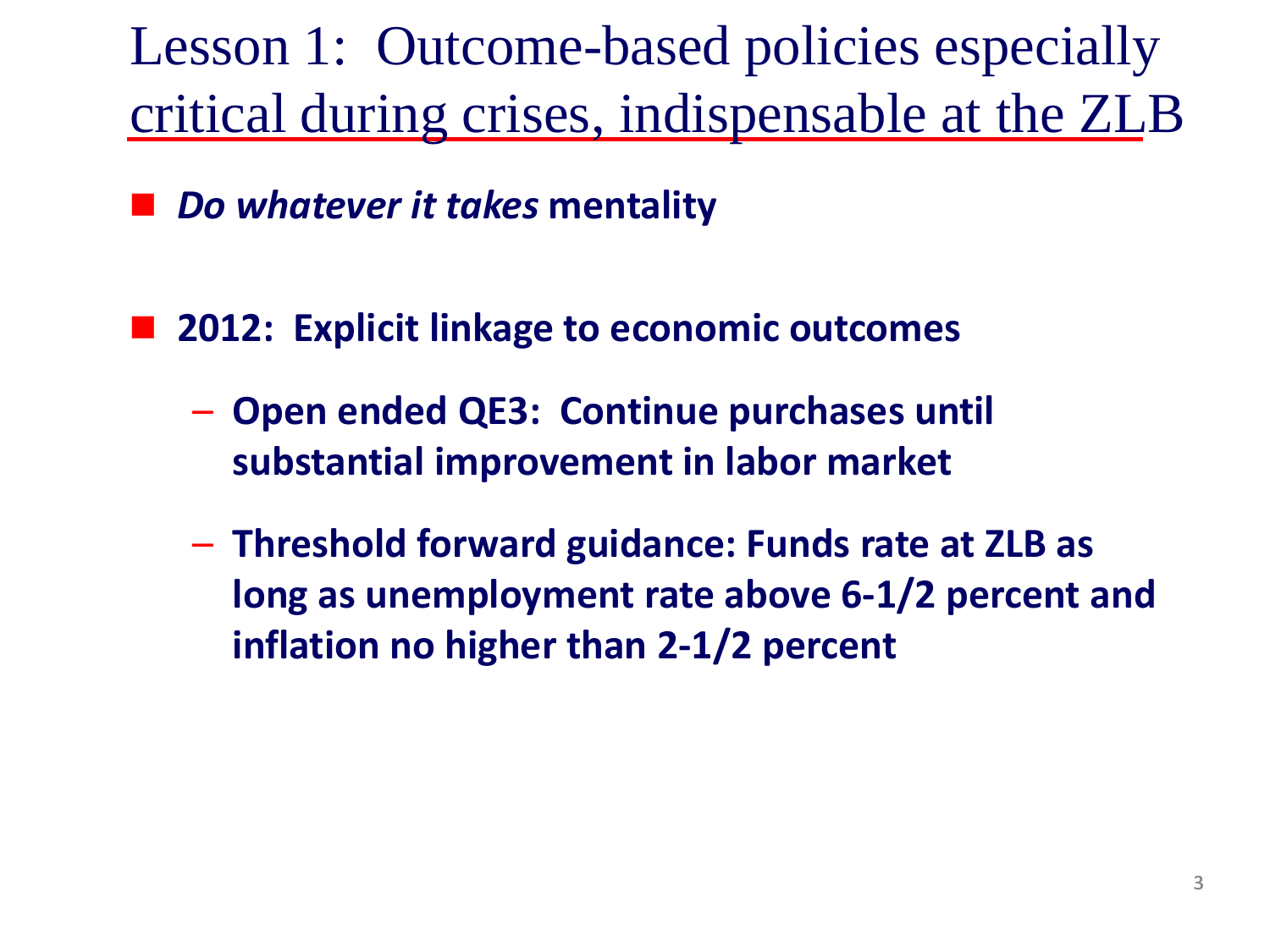Lesson 2: Symmetric inflation target challenging for conservative central bankers

- **Barro-Gordon (1983): Benevolent central bankers generate an inflationary bias**
- **Rogoff (1985) Solution: Appoint conservative central bankers**
- Lesson learned in the 1970s: Don't try to permanently **deliver u < u\***
- **Conservative central banker may deliver π < π\* on average => public may think π\* a ceiling**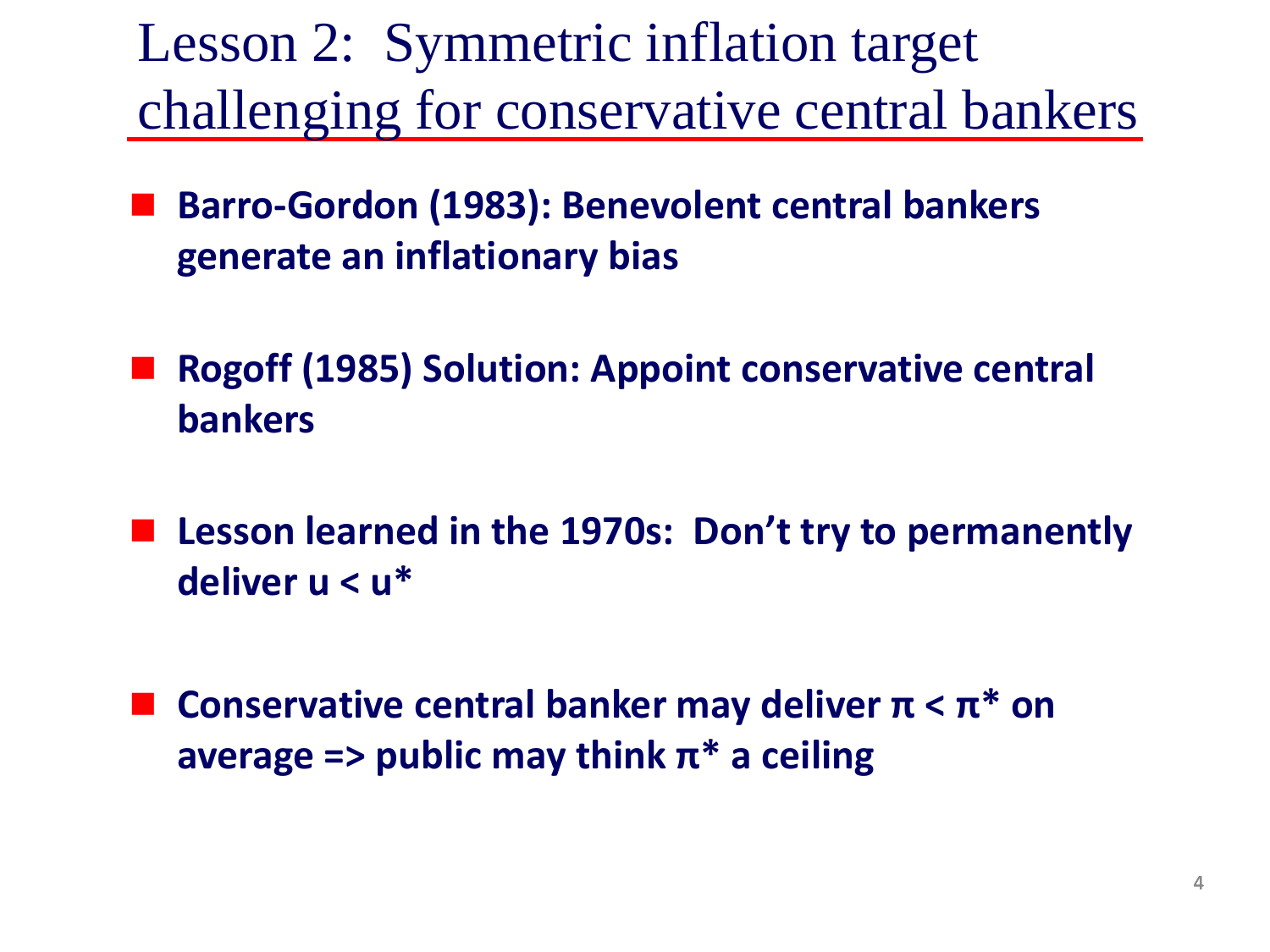Lesson 3: Risk-management against ZLB likely to be key consideration for some time

**Unconventional policy tools effective, but second best**

 **The more likely shocks that might take you to ZLB in future, the more accommodative optimal policy today -- Evans, Fisher, Gourio, Krane (2015)**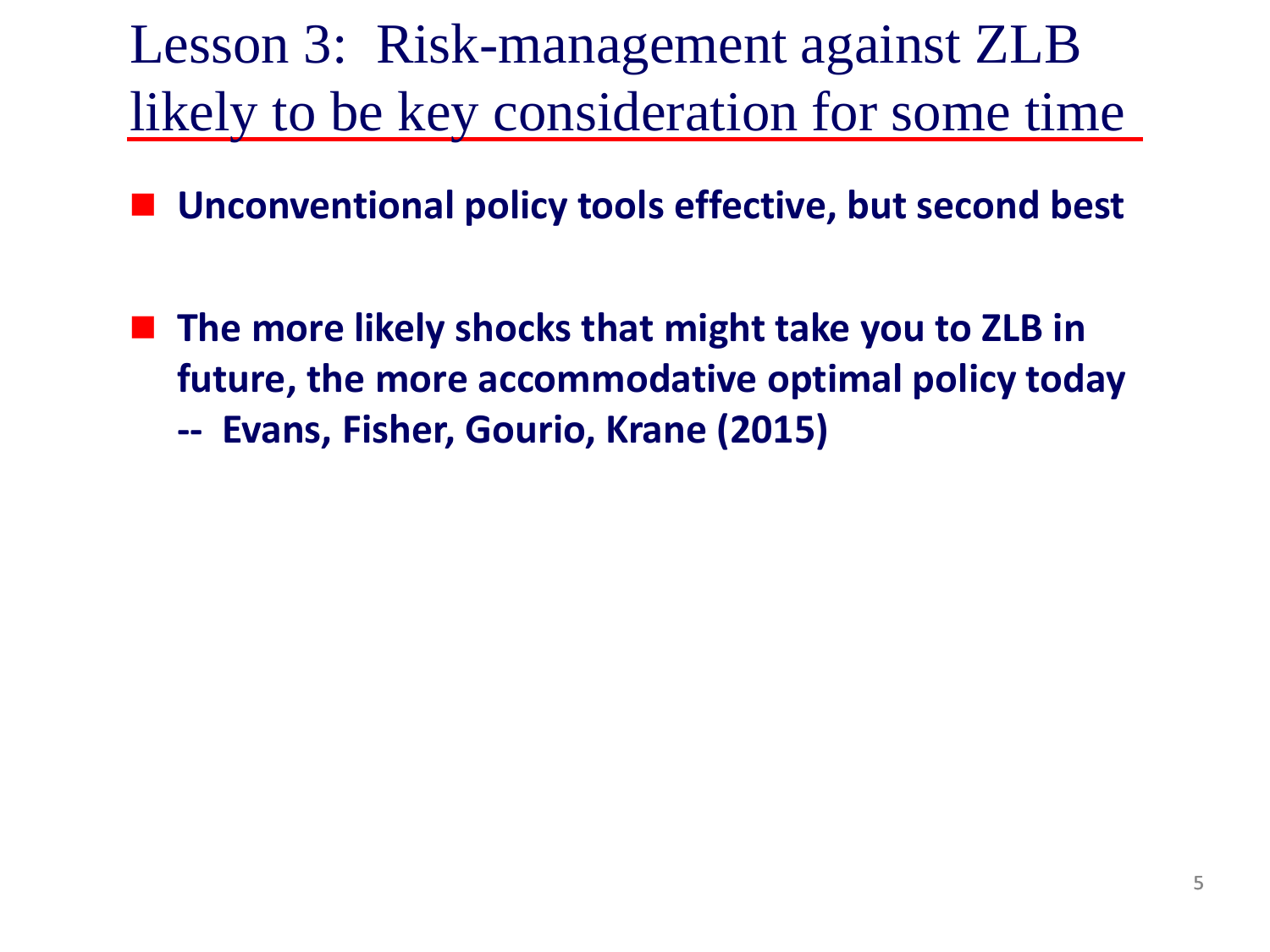#### **Federal Funds Rate**

(percent)

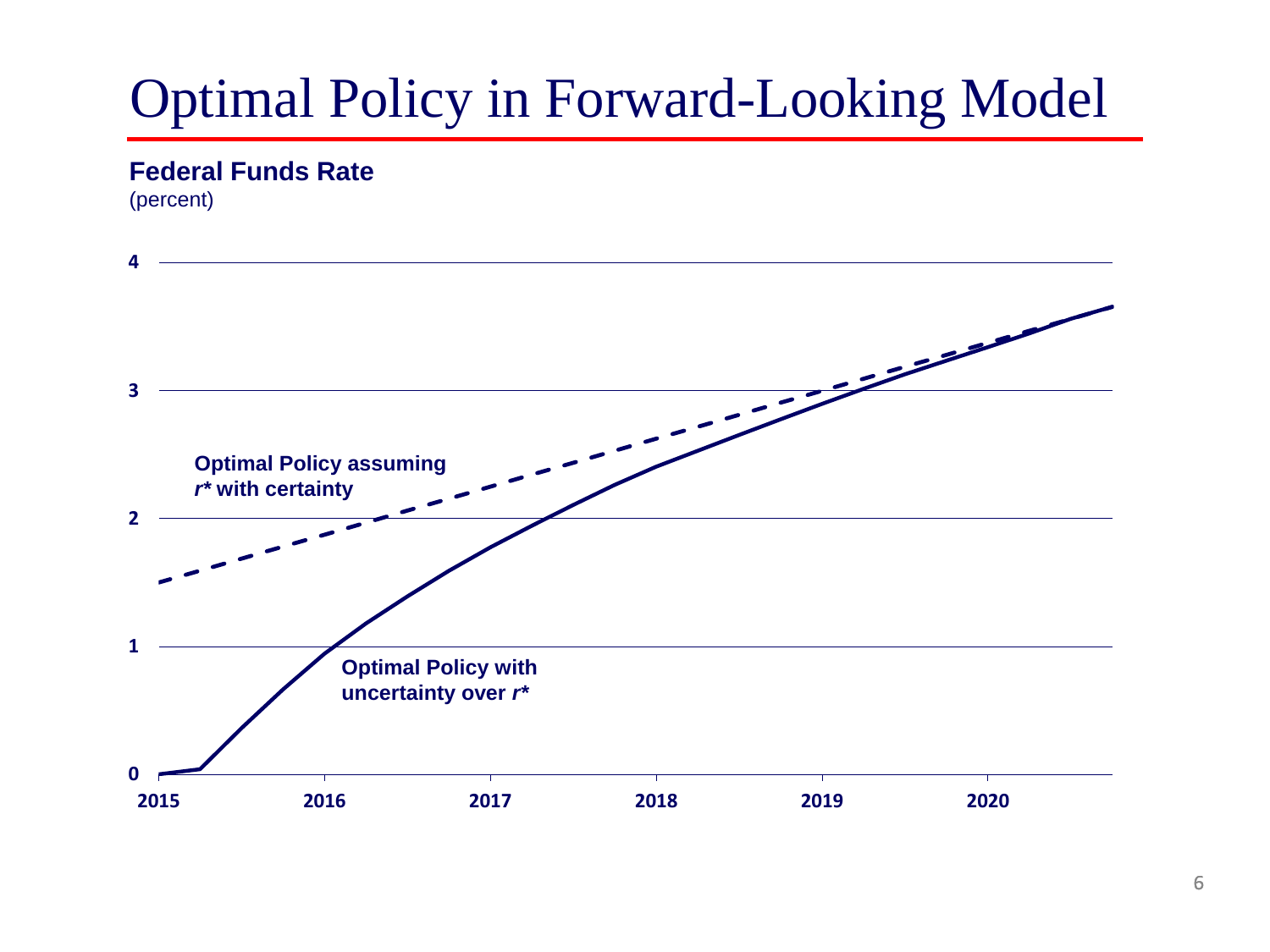#### **Federal Funds Rate**

(percent)



*SEP's are the median values of FOMC participants' judgment of the appropriate level of the target federal funds rate at the end of the year. Source: Federal Open Market Committee*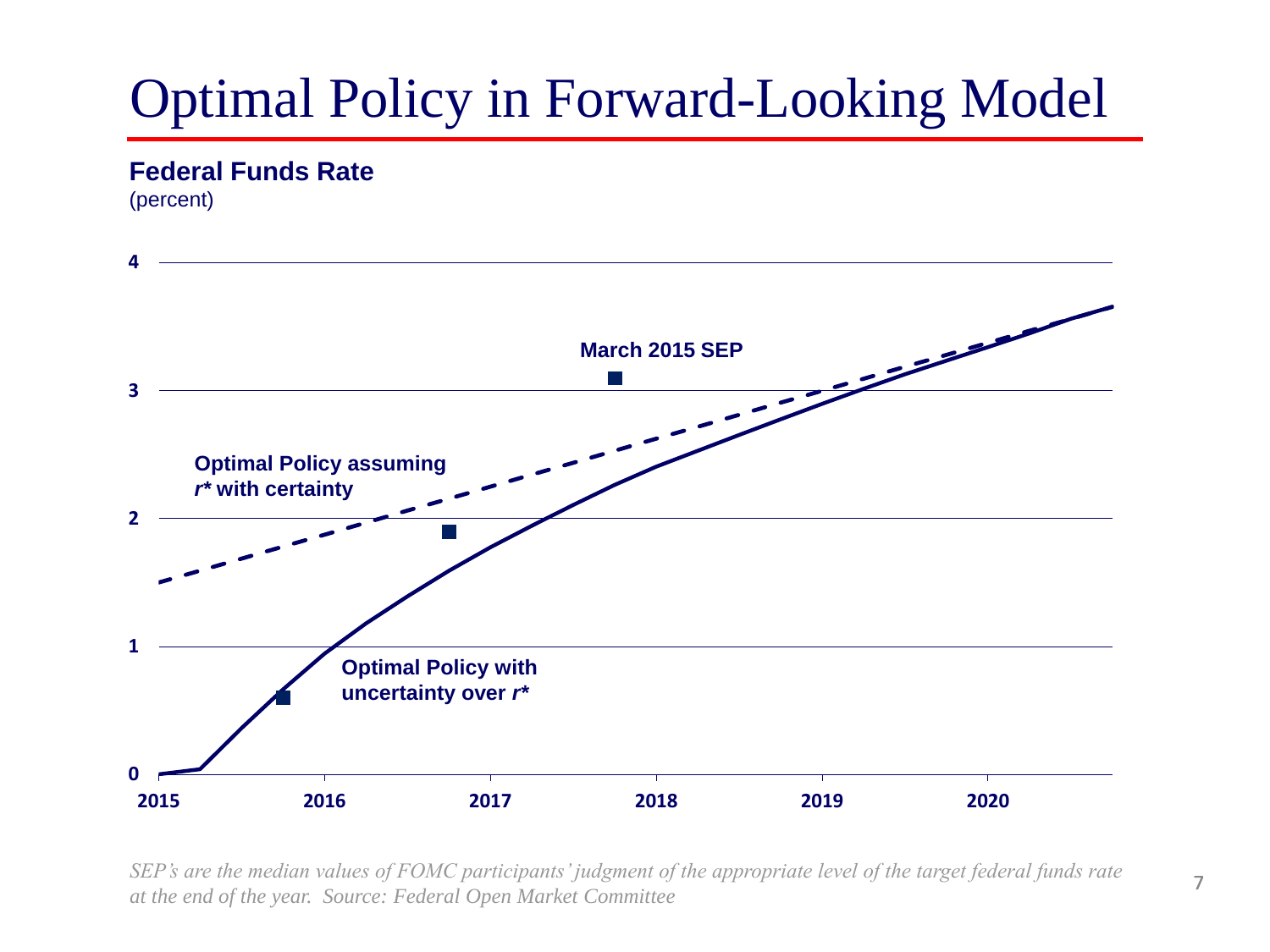#### **Federal Funds Rate**

(percent)